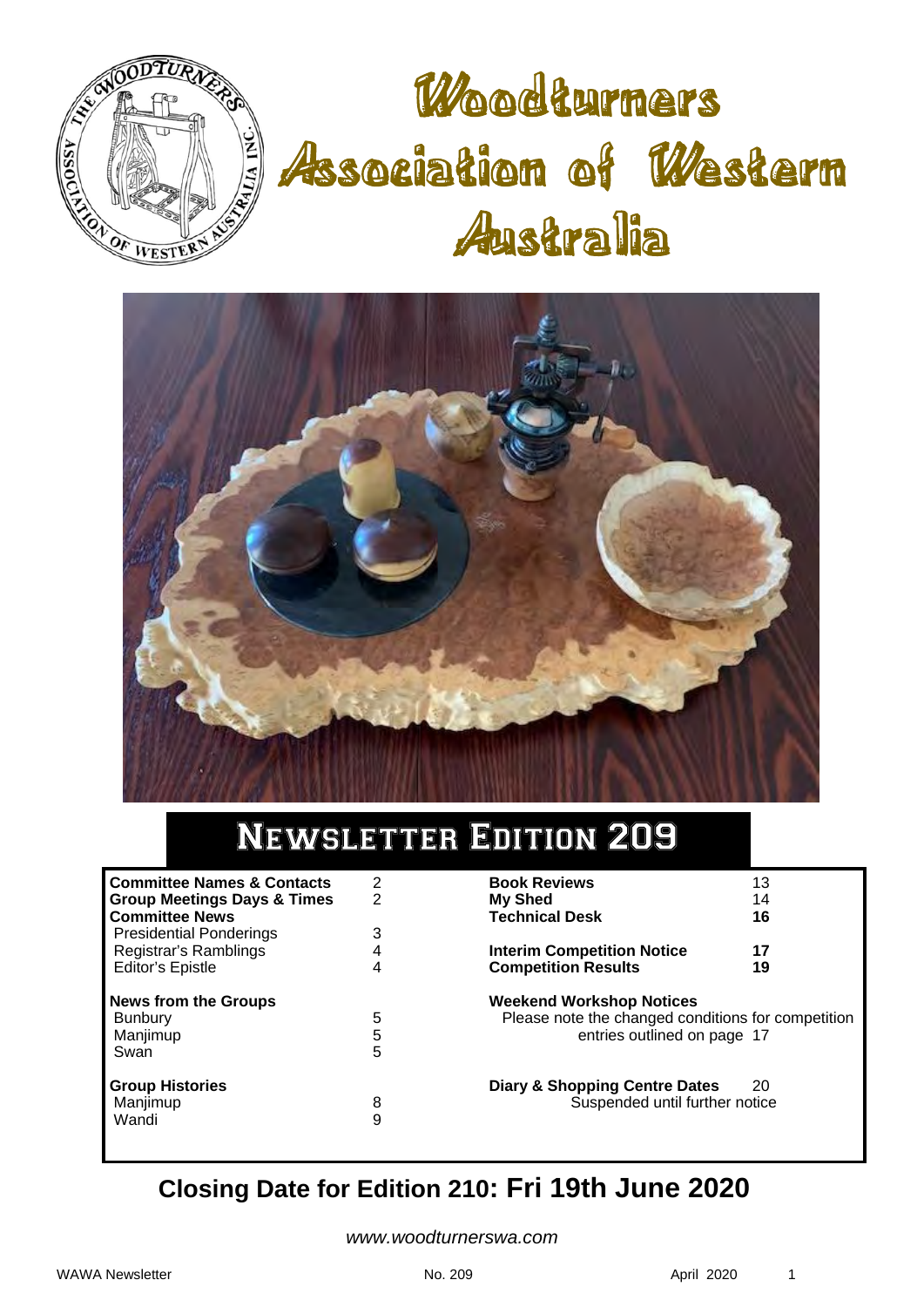#### WAWA **Committee**

### **President**

Jim Cameron .............. 9455 2437 Email: wawapresident@gmail.com

### **Vice President**

Bruce Jackson

### **Secretary**

David Milton Email: wawa.sealer@gmail.com Postal address: WAWA, PO Box 4146 Harrisdale WA 6112

### **Treasurer**

Kerri Nichols

Email: wawatreasurer@gmail.com

### **Committee Members**

Barbara Jennings ……….... Bruce Jackson Peter Cunnington …………. Andy Hill Kerri Nichols ……………… Lex McLachlan Jon Braine ……………… John Atkins Andrea McCandlish

### **Immediate Past President**

Andrea McCandlish

### **Membership Registrar**

Barbara Jennings …… 9752 4302 PO Box 1446, Busselton WA 6280 Email: wawaregistrar@gmail.com

### **Video & Books & Magazines Librarian**

Mike Philips ……………………. 9342 0449

### **Competition Coordinator**

Barbara Jennings

### **Shopping Centre Display**

Refer to last page of newsletter

### **Web Site**

Andrea McCandlish; Jim Cameron; David Milton; Jon Braine; John Atkinson

### **Magazine Editor**

Andrea McCandlish….…….... 0427 427 264 Email: wawa.newsletter@gmail.com

### *Please note that meeting times in the next column are currently suspended until guidelines have been issued.*

#### **Group Details**

#### **AVON**

Shed 1, Community Depot, Railway Road, Toodyay Sunday 9.00am—12 noon Wednesday 9.00am—12 noon David Doye, Convenor…………………….0403 294 181 **BUNBURY** 

57 Thomas Street, East Bunbury 9.00am to 12.00 noon Tuesdays 7:00pm 1st Wednesday of month 9.00am to 2.00pm Thursdays Les Beauglehole Convenor ... wawabunbury2019@gmail.com

### **BUSSELTON**

Agricultural WA Building cnr Queen St & Marine Tce, (Most) Tuesdays 9.00am to 3.00pm Thursday 9.00am to 12 noon 7:00pm 2nd & 4th Wed., 10:00am - 4:00pm Sat. Norman Byrne ...busseltonwoodturners@gmail.com

### **COLLIE**

Clubrooms -cnr Wittenoom & Steere Sts Wed 9:30am - 3:30pm Monthly Meeting on the last Sunday Dave Saunders convenor ... dj.saunders47@gmail.com **GOSNELLS**  Southern River College, T&E Building,

Southern River Road, Gosnells Wed. 8.30 am to 12 noon Thur. 8am - 12 noon & 6:30pm - 9:30pm Fri. 8.30am to 12 noon John Atkinson, convenor … jwatk@iinet.net.au

### **JOONDALUP-WANNEROO**

Heathridge Leisure Centre, Sail Tce, Heathridge 2nd & Last Monday 7:00pm Charles Totten, convenor … totten@westnet.com.au **MANDURAH** 

Falcon Reserve, 27 Lynda Street, Falcon Thursdays: 6:00pm - 9:00pm Jim Hill, convenor www.mandurahwoodturners.com

### **MANJIMUP**

The Shed, Timber Park. Wed. & Thurs. 10.00 - 2.00 & Sunday 11.00 - 3.00 Adrian Bolton, convenor … ageinbridgy@gmail.com **MELVILLE**  Maurice Buzacott Reserve, Kardinya. David Rechter, convenor … 0412886500

### **MUNDARING**

Old Parkerville Primary School, cnr Dura & Riley Rds, Parkerville 2:00 to 4.00pm Wednesday Hans Zeilke convenor ….. kapabola@bigpond.com

### **SWAN**

Swan Senior Citizens Centre, 1 The Avenue, Midland Tues. 1:30pm except 2nd Tues of month 7.30pm Brian Mather Convenor: email - swanwt123@gmail.com

#### **WANDI**

Wandi Community Hall, DeHaer Rd, Wandi 7:00pm 1st & 3rd Thursdays (Gen. Meeting & Demo) Monday 8.00 to 12.00 noon Tuesday 6:00pm - 9.00pm Wednesday 8:00am - 12 noon Convenor .. . Allan Williams allan2w@hotmail.com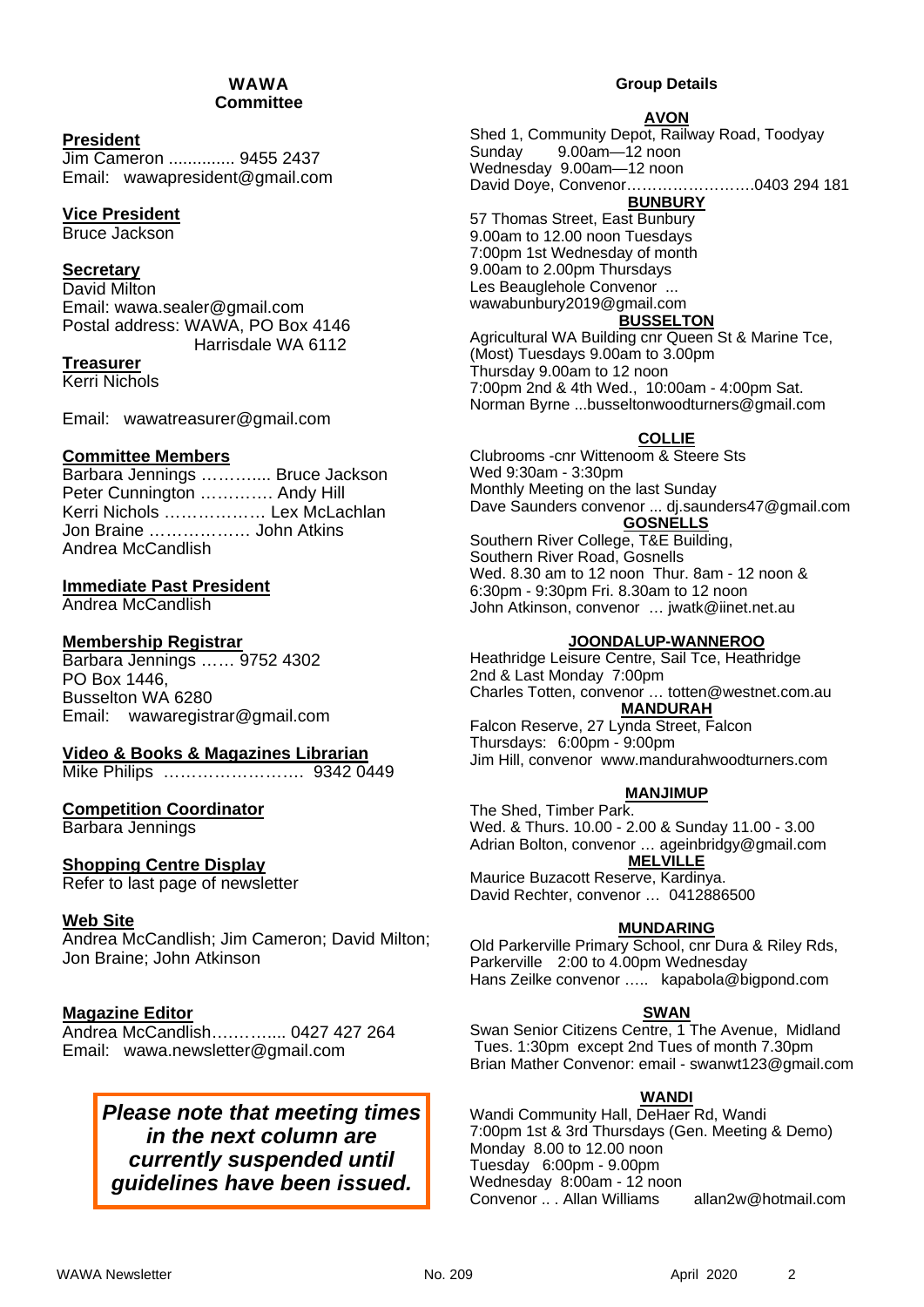# *Presidential Ponderings*

I have started this note several times but haven't gone much further than the opening sentence. Ideas just don't seem to want to form. I feel more hopeful this time because the news from the wider world, at least Western Australia's wider world, seems more hopeful than it was. There is a glimmer of hope that restrictions will begin to lift and that has made me think of the future rather than on things past. Besides, the peas have begun to sprout, the freesias are already in full leaf and the other bulbs are beginning to make a strong showing. We seem to be on the point of making a new beginning.

I've been thinking about the possibilities for new beginnings over last few days. What should our world after COVIRUS 19 look like? We do have a chance to reshape things, and at odd moments during the day I've been playing the game of 'Three Wishes': if I had three wishes, what changes what I make in my workshop, in my daily routines, in my lifestyle? There are a range of interesting possibilities out there and the only question is 'what to choose?'

So let me wave my magic wand and ask: 'If I gave you three wishes so that you could make changes to how your wood turning group works and what it does, what would those wishes be? I reckon there are a range of interesting possibilities here also and, again, the only question to determine is 'what to choose?' Well … not the only question because my magic wand only helps you to select your three wishes; it doesn't go as far as to help you achieve them. That is something you have to do. Here is a guide.

What has really impressed me over the last few weeks is how innovative some of our members and groups have been in their response to the restrictions imposed on them. For example, I've been greatly impressed by the short photo essay on 'My Workshop' that the Swan group produced for its members and which it has graciously released so that the rest of us could share. What a great idea! The same group also used photographs to run a regular show-and tell -session in the absence of regular demonstrations – another great idea that has stimulated involvement and interest – as well as generating a pile of excellent photos for its group archives. Denied the opportunity to meet for its regular weekly demonstration, the Melville group has turned to YouTube with impressive results which all of us have also been able to share. The embellishers took a different approach for maintaining contact by developing a Facebook site for its members. Although it is still early days, it's already had an extremely positive impact. The possibilities are endless.

In my self-imposed isolation, I haven't been able to keep tabs on all that is going on but I know that there is a lot happening as groups adjust to new circumstances. For example, I know that some groups are looking at viable options for their regular evening meetings because of the difficulty – and now the risk – of some of their older members attending.

Even the staid old Committee of Management has made some adjustments. Holding regular committee meetings using Zoom has opened up a whole new range of possibilities and certainly puts an end to the difficulties of involving country groups in the management of the Association's affairs. Even the Bulletin, which was a desperate attempt to keep you all informed of what was happening, has worked well and should have been in place years ago.

So, as we emerge from our compulsory hibernation we should be able to see a whole range of ways of improving what we do. Whether we explore them is up to you. I can only say that they are out there and encourage you to do something about them.

As a footnote, I've had a great time in the shed completing projects that have been lying about for ages, sometimes for years, and I hope that you have been doing the same. Getting them out of the way forces me to think of new projects and new skills, and that is a good thing.

I look forward to catching up with you soon, but in the meantime keep turning and, above all, keep safe and healthy.

*Jim*  JMR Cameron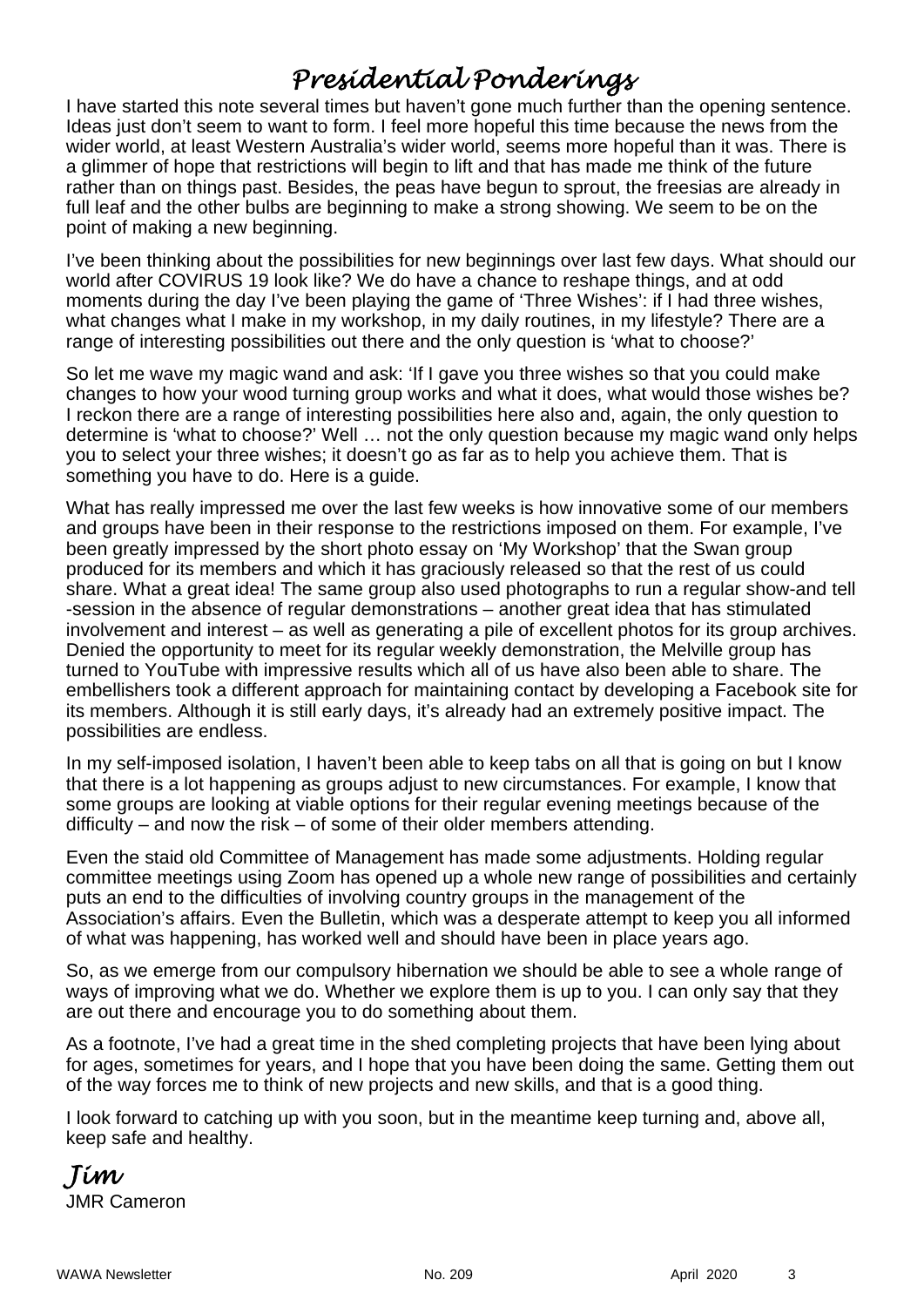# *Registrar's Ramblings*

### **New Members**

We welcome the following members to the Association:

Tim Millwarde 3195 Joondalup-Wanneroo

A note to group secretaries and all members requiring a new name badge or cloth badge, please contact me for those items.

Also … PLEASE remember to advise of **email changes.** 

*Barbara Jennings,* Registrar

*\*\*\*\*\*\*\*\*\*\*\*\*\*\*\*\**

*Editor's Epistle* 

Thank you to all those who have made an effort to contribute content for the newsletter. The plan is to publish a shorter version more frequently. Please keep in mind that I need your continued support in providing content at a personal as well as group level due to the lack of usual activities.

Please keep the contributions and photos coming in, we're not out of the woods yet.

The cover photo is what Bruce Jackson kept himself out of mischief with during the lockdown period.

Andrea—Editor



This cabinet is one of Keith McQueen's legacies as a woodturner. I have no information on how long this collection has been on the go but it does emphasise that every item we turn is unique.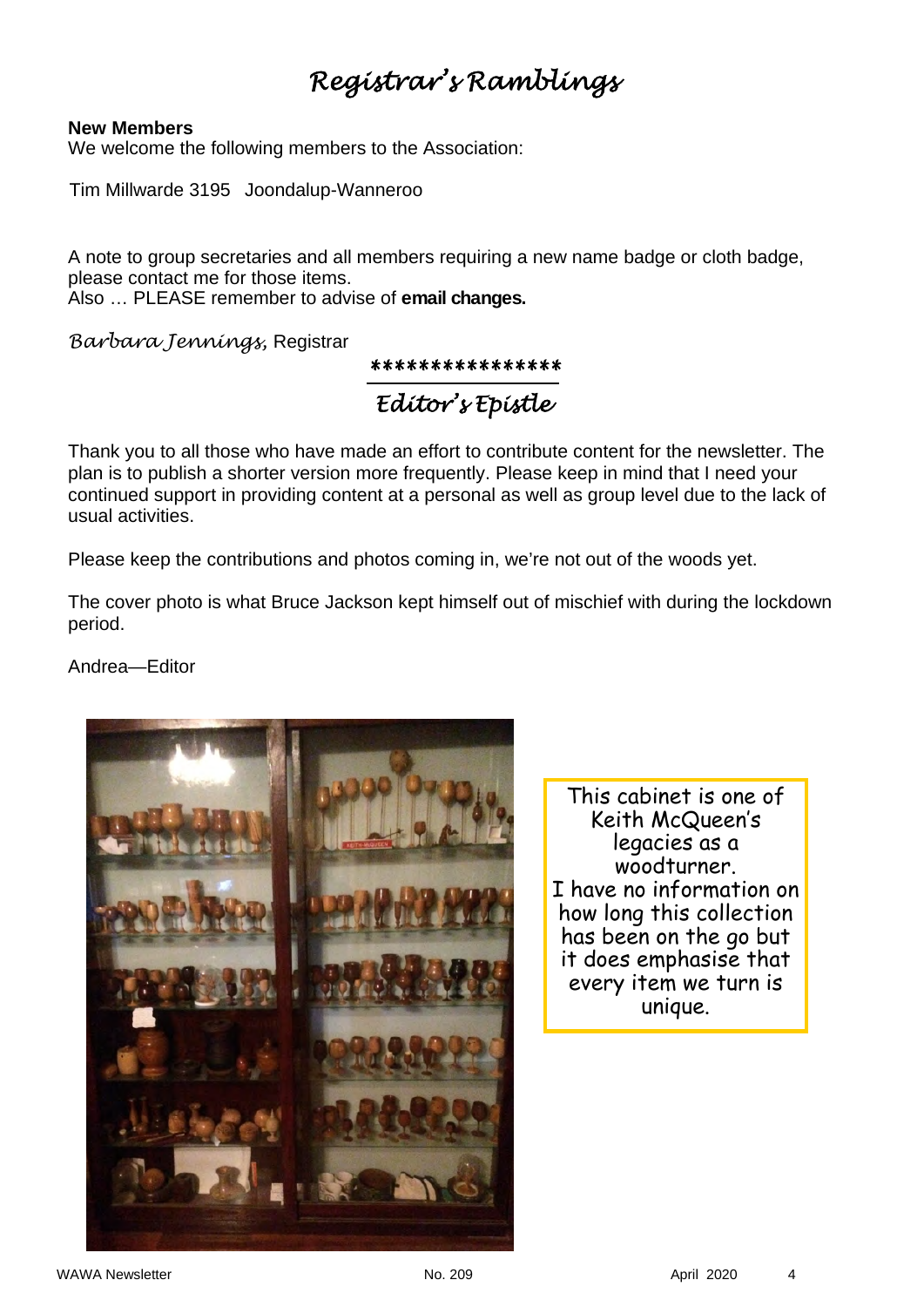# *Bunbury*

### A Note From Jane Flower (Secretary)

I have downloaded all the info on how to proceed along with cleaning advice etc. and we were advised by the City of Bunbury for some of the Committee to complete an e-learning course on Infection Control Covid 19 - I have completed the course and sent the information to WAWA Secretary.

If you are interested the information is on the WA Government website.

Our committee meets on Wednesday to measure up the workshop and move tables and chairs etc to comply with the social distancing.

### *Manjimup Matters*

The Manjimup group cancelled all activities in March as a result of the pandemic. This forced the cancellation of our  $20<sup>th</sup>$  birthday celebrations planned for April. Rudy Goh had kindly agreed to come down and demonstrate to our members on the day and we had planned a nice country lunch for all. Depending on the enforced "holiday", we will now hold the celebration later in the year, or even celebrate our 21<sup>st</sup> in 2021.

At the Bunbury workshop last year, Rudy displayed his log cabin and after the workshop gave the "almost finished" model to us. We have proudly displayed it in our workshop ever since. Bill Anthony has built a Perspex box to enclose the cabin – hopefully this will protect it from dust etc. Many thanks Bill, a great job.



### *Swan Snippets*  **Activities Prior to Lockdown.**

**28th January 2020** - Bruce Sheppard performed the first demo of the year, of a wall plaque where 3 or 4 different woods, of the same dimensions, were cut into strips, bolted together, then turned using a skew to produce concentric circles. The strips were then taken apart and arranged in the desired pattern and then glued in place. What a great idea for something a bit different. Bruce promised to bring in the finished item next week.

Show and Tell - Richard Barkman stunned us all with his commissioned jarrah vanity basin. The piece stood approximately 900mm tall and 300mm in diameter, with a segmented bowl, and was constructed from strips of jarrah reclaimed from an old house. It was obviously a huge challenge but Richard produced an amazing piece of work worthy of being in one of the woodturning magazines.

**4th February 2020 -** Today's demonstration was to show how the next competition item of Sculpture/Art could be tackled. Ted Stewart-Wynne, Joe Clark, Richard Barkman and Elison Corstorphan illustrated various innovative methods of turning to produce a varied selection of pieces, including sculptural tea light, standing burls, wall plaques and seed pods. Mary Byers and Steve Foster spoke about several pieces of Ian Moss's work which also fell into the category of Sculpture/Art.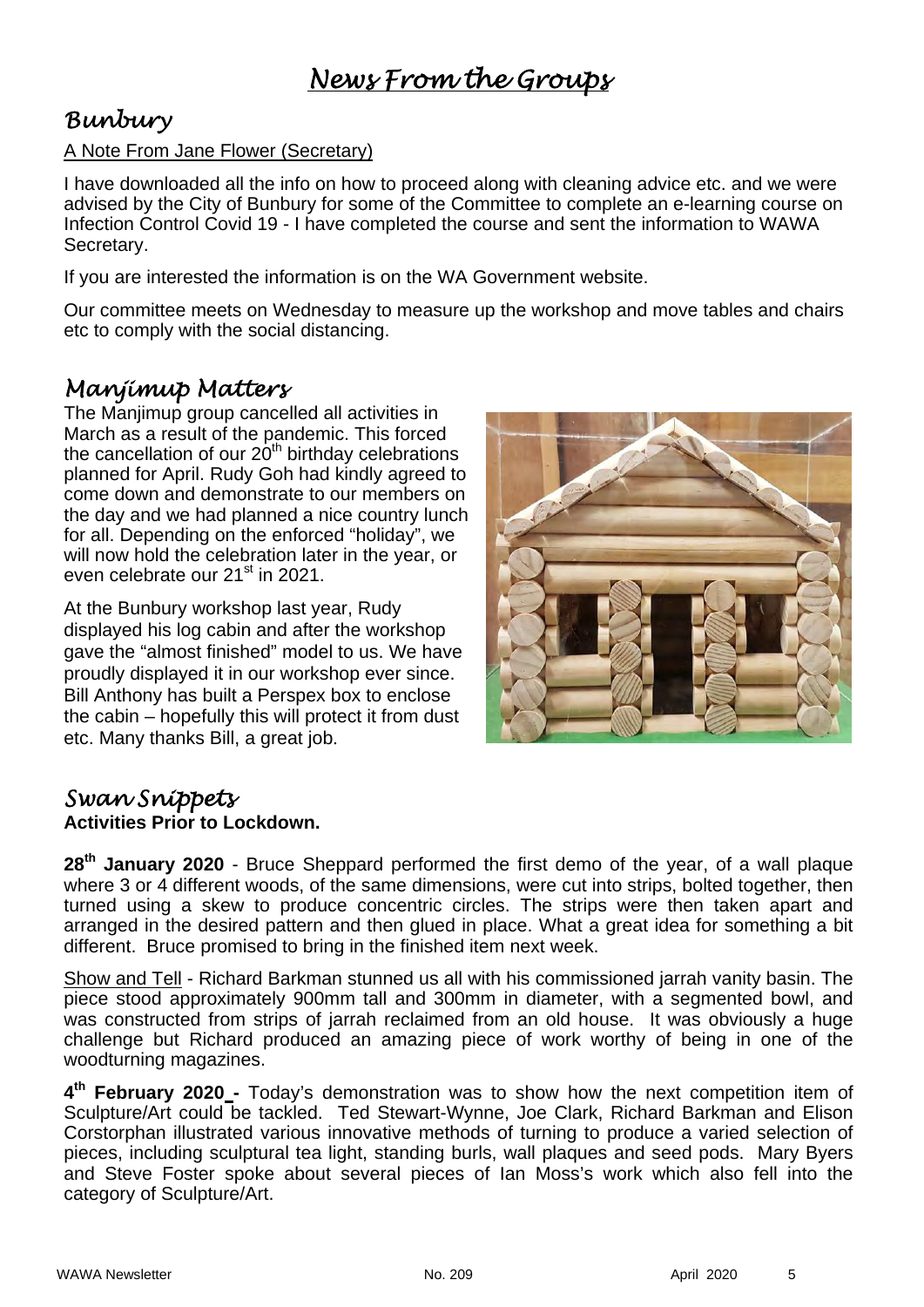**11th February 2020** - Noel Moyes demonstrated turning a goblet with 2 captive rings, as per the next WAWA competition item. Using a purpose-built tool Noel formed the captive rings around the stem of his goblet, turned using a spindle gouge and skew. He suggested a slower speed to avoid burning if using a harder wood like sheoak. The rings were then sanded using cloth backed emery. Well done Noel, I'm sure we'll all be having a go.

Richard Barkman critiqued the 5 items, 4 Advanced and 1 Novice, submitted for the Artwork/ Sculpture competition. The pieces ranged from large complex wall hangings to small freestanding pieces, all using various methods of embellishment like painting, burnishing and carving. Well done to everyone who entered.

Novice  $-$  1<sup>st</sup> – Martin Burke Advanced -  $1<sup>st</sup>$  – Mary Byers  $2<sup>nd</sup>$  – Ian Moss 3<sup>rd</sup> – Elison Corstorphan

**18th February 2020** - Brian Kirkby gave a quick explanation of how he'd produced his inside out Christmas tree decoration. Using four pieces of wood, paper glued together, he turned the first profile according to the template. He stressed not to turn the centre any smaller than 55% of the total width as you'd run out of timber when you turned the wood inside out. The 4 pieces were then taken apart and reglued at 180 deg. With the final turning done, Brian showed us what unique decorations we could all make for our Christmas trees this year.

Brian went on to demonstrate turning a baby's rattle with 3 captive rings, using his spindle gouge and the Sorby left and right hand tools and also one he made from an old chisel. As the rattle was for a baby he didn't use any finish.

Richard Barkman explained the procedure for maintaining the surface of the burl he had brought in previously. By attaching the burl to a piece of plywood using 3 screws, which were screwed in at an angle of about 10 – 15 deg., and then screwing a base plate to the plywood, he was able to turn the bowl on the flat surface without damaging the burl itself. The screw holes were then enlarged to house the legs of the burl bowl. Another stunning piece of work by Richard.

**25th February 2020** – Today Ted Steward-Wynne demonstrated his mastery with the radius skew chisel while turning some of the parts of a marionette he was commissioned to make. He explained how to join the limbs to the body etc. using eye screws and staples and hanging the parts with string from the cross bar. Detailed drawings were handed out for those wanting to have a go. Ted certainly left us all in awe and demonstrated how we really only need a couple of tools in our tool box to produce fine pieces of work. What an interesting and very different demo this was.

There were a few rattles with captive rings, along with some stunning bowls and plates, brought along for show and tell today.

**3rd March 2020** – Ian Moss demonstrated the Swan Weekend Workshop competition item of a lidded box, with dimensions of 100mm x 100mm (max). Using a drawing and template Ian produced a lovely little lidded box, roughing out the lid and base first before finalising the spigot and recess, ensuring a good fit. Ian said to make sure there was no end grain tear out on our boxes as he assured us this would be one of the first things the judges would be looking for. Another great demo by Ian, I think there will be a big number of lidded boxes for our competition in April.

Mary Byers brought in her pair of beautiful little marionettes, as per Ted's demo last week. What a great job she did. There was also an assortment of burl bowls and lattice work for show and tell.\\

10<sup>th</sup> March 2020 – Andy Hill from Wanneroo/Joondalup visited Swan and his demonstration subject was cut and reassembled, in line with the October Competition. He had a number of items for show and tell. He showed us how to turn different bowls starting with two or more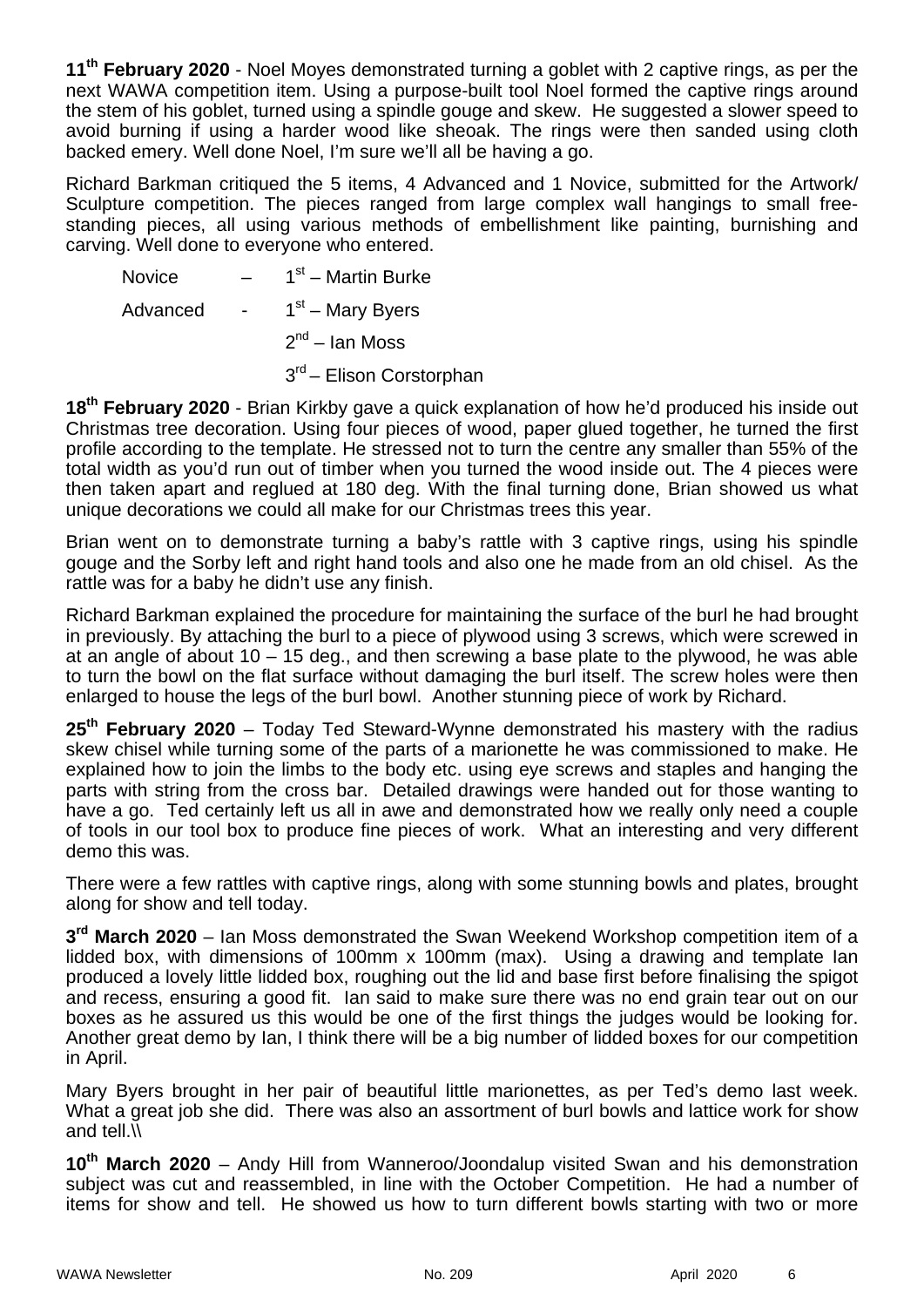blanks glued and joined with newspaper, so when the item is turned and split it creates different shapes. He was challenged to turn a square bowl and he succeeded.

Competition Results for goblet with captive rings:

Intermediate: 1<sup>st</sup> Michael Stronach

Advanced: 1<sup>st</sup> Brian Kirkby, 2<sup>nd</sup> Bruce Shepherd, 3<sup>rd</sup> Noel Moyes

17<sup>th</sup> March 2020 – Every turner has their way of making spheres but Richard Barkman demonstrated how to make a sphere without a jig, therefore your blank can be any diameter. He was inspired after watching a German woodturner. The results are so precise every time. Perfect spheres.

This was the last meeting, until further notice, of the Swan group due to the Coronavirus. In the meantime, club members have been keeping in touch via phone and email. It's good to have a chat and keep up with all the goings on. We have also been sending photos of items for Show and Tell, each week to Mary, who has done a great job of compiling everything and sending them out to the club. There have been lots of lovely pieces of work on show. We were due to be having a Hands-on competition, organised by Brian Kirkby. Brian sent out a drawing of a bud vase for those of us who wanted to have a go. There was a good response from those who now have plenty of time to spend in their sheds! Our lidded box competition item was due in last week and hopefully we'll be seeing plenty of entries for that too. Hopefully it won't be too long before we can all meet up again and have a chat over a cuppa.

**Activities Since Lockdown 21st April 2020** – Today Brian Kirkby announced the results of our lidded box competition. In total there were 12 entries; 9 Advanced, 2 Intermediate and 1 Novice. Obviously, we couldn't judge the pieces as it was not possible to examine or handle the entries but everyone cast a vote for the most popular. The results were as follows:

Advanced –  $1^{st}$  – Brian Kirkby,  $2^{nd}$  – Ian Moss,  $3^{rd}$  – Elison Corstorphan

Intermediate –  $1^{st}$  Shelley Piang-Nee,  $2^{nd}$  – Michael Stronach

Novice –  $1<sup>st</sup>$  – Dave Roper

There were also a couple of pieces for Show and Tell. Mary finished off her marionettes, as demonstrated by Ted in February, and Bernard Horton sent in a photo of a wonderful fire truck he had designed and built over the past few weeks. Great work both of you!!

**28th April 2020** – Another great collection of items for Show and Tell, including some amazing pieces from the embellishment group and a very creative salt and pepper set from our newest member, Bob Mackie. We really do have some very talented people in the Swan group. Great to see so many taking part and helping us all stay connected.

**30th April 2020** – Today we got a bit of an insight into the sheds of some of our Club members. Mary put out the request for photos of our sheds, describing our shed in one word, and a few lines on how we came to be there. There were many different words to describe our sheds including "Cramped", "Organised", "Comfortable", "Cavernous" "Eclectic" and "Anal"!! Well done to everyone who got into the spirit of things and sent in your photos.

### *Elison Corstophan*

*\*\*\*\*\*\*\*\*\*\*\*\*\*\*\*\*\*\*\*\*\*\*\*\*\*\*\*\*\*\*\*\*\*\*\*\*\*\*\*\*\*\*\*\*\*\*\*\*\*\*\*\*\*\*\*\*\*\*\*\*\*\*\*\*\*\*\*\*\*\*\** 

Denis Tapley, Melville, has made and uploaded a number of videos to Youtube. This one is about his entry piece to the International Symposium of Woodturning in Louisville, Kentucky, USA this year. Here is the Youtube link.

https://youtu.be/I80MeYFF-6Q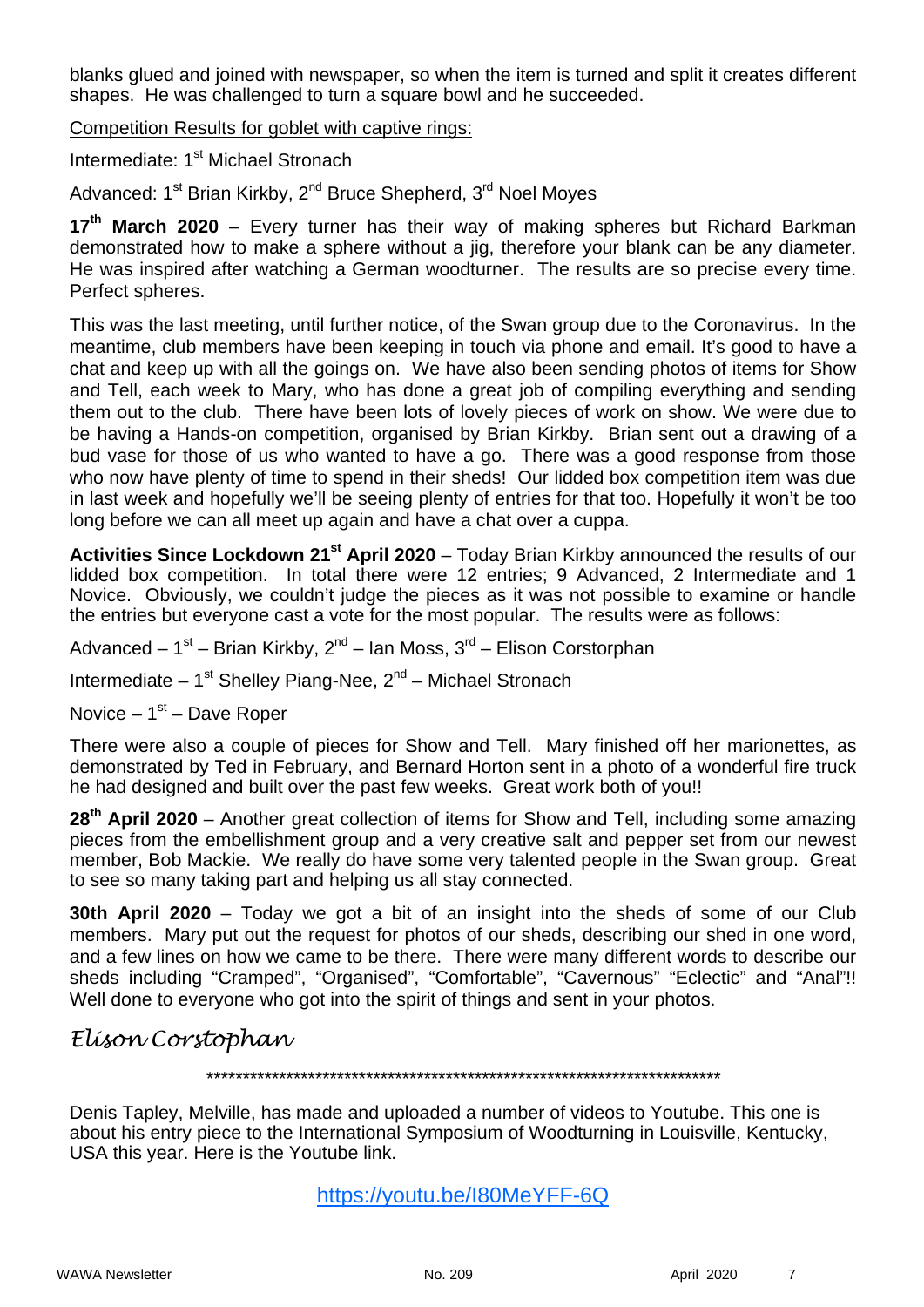# *Group Histories*

## **Manjimup Woodturners History**

The first general meeting of the Manjimup group was held on Tuesday 18<sup>th</sup> April 2000 with 8 members present. The meeting was also attended by Neil Basden (WAWA President) and Brian Fowlie.

Neil congratulated the members for all the work done and officially declared the group to be the Manjimup Branch of WAWA.

An election for office bearers resulted in the following:-

 Convenor – Bert Angus Deputy Convenor – Bill Harrison Secretary/Treasurer – Ken Farr

Bert Angus gave a resumé of progress so far in setting up the group and the state of negotiations with the Shire in relation to the use of a shed in the Timber Park.

The shed was simply a "barn" with minimal walls, and a dirt floor but it did have a roof. A busy bee was organized for May 28<sup>th</sup> to clear the shed out. Jobs done:-

Remove approximately 4 ton of wood and tools belonging to the shire. Put sand on the floor.

Prepare levels ready for laying of concrete floor.

Subsequently the concrete floor was laid, walls were completed with doors and windows but it was 12 months before the workshop could be lined.

Photos show the original building.



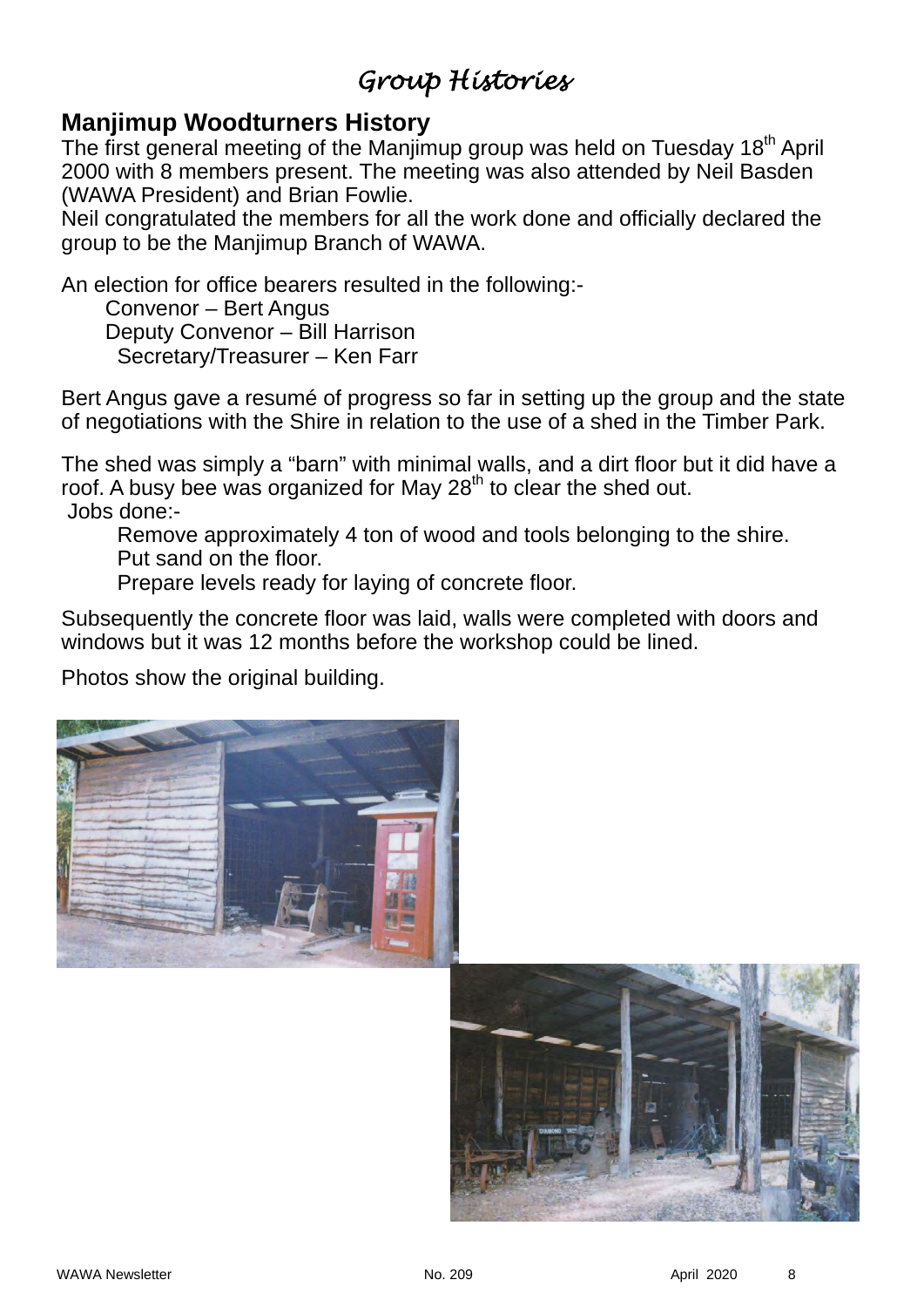### *HOW THE WANDI WOODTURNING GROUP CAME ABOUT*

The Wandi Progress Association (WPA) had a desire to supply community facilities that locals and other community members could use. Their first major project, after the construction of the Magenup Equestrian Centre, was to lobby Town of Kwinana for a community hall. They were successful and once the building was completed a variety of clubs sprung up to become permanent users.

The Wandi Woodturning group's first meeting was held in 1995. Founding members mainly consisted of WPA committee members and then, after a local newspaper article, their membership grew from about 4 twice a month on a Thursday

evening to between 8 & 12.

### *Photo right Sound Telegraph 26 July 1995*

*From left: Jack Pallas, Steven, Bradley and Rodney Cocks part of the initial membership of the inaugural woodturning group.* 

*This article gave our numbers a boost*.

In these early days of the club they had little in the way of machinery and tools; all was supplied by the members and carted in to hold a demonstration workshop. A car would roll up with a mini lathe with stand and it would be set up in the



hall for the demonstration. Tools would be sharpened at home and then honed while on the job because the club had no grinder. Over the coming years the membership grew to about 30 but there was a need for week day workshops for the retirees; many of the WPA committee were still members and it was decided to lobby Council again for a larger and more purpose built area. The Wandi group along with the Woodturners Association made use of the hall for weekend workshops. It became a popular venue. Other groups that were established at the same time were Wandi Playgroup, Wandi Craft Group and they were also in need of a better space.

It took a few years but finally the Clubrooms were built and a multipurpose area was constructed for the turners to use. It consisted of a long lockable space with a secure store room. Lathes were meant to be stored behind two large roller doors and could be moved out when needed. This space worked well for many years with the club having two Thursday night meetings a month and a Wednesday hands on meeting. Special days were offered to members one being a women's only group and others were skills workshops for the Wandi members. Still the group grew and so did the lathe numbers along with a grinding sharpening station and bandsaw. It was evident again that the club had outgrown its space.



*Photo left - Jack de Vos (left) shares his turning expertise with a Workshop for interested woman turners. Venue the Clubrooms.* 

*Photo right - Gordon Ward (left) making a special point about marking out for spindle turning.* 



About this time the suburb of Hope Valley was resumed as a light industrial area, all the residential housing and community facilities including a school were to be bulldozed. The distressed community couldn't do anything about the decision; they had to go but they thought one building could be saved and that was Hope Valley Primary School, a community centrepiece that everyone had something to do within the last 50 years. The Town of Kwinana were lobbied by the community to save the school. However Landcorp said it had to go but it was realised that the school buildings could be moved to another site. This is where the WPA became involved and said that it would organise the move.

The WPA gained a building license applied for the appropriate building approvals and then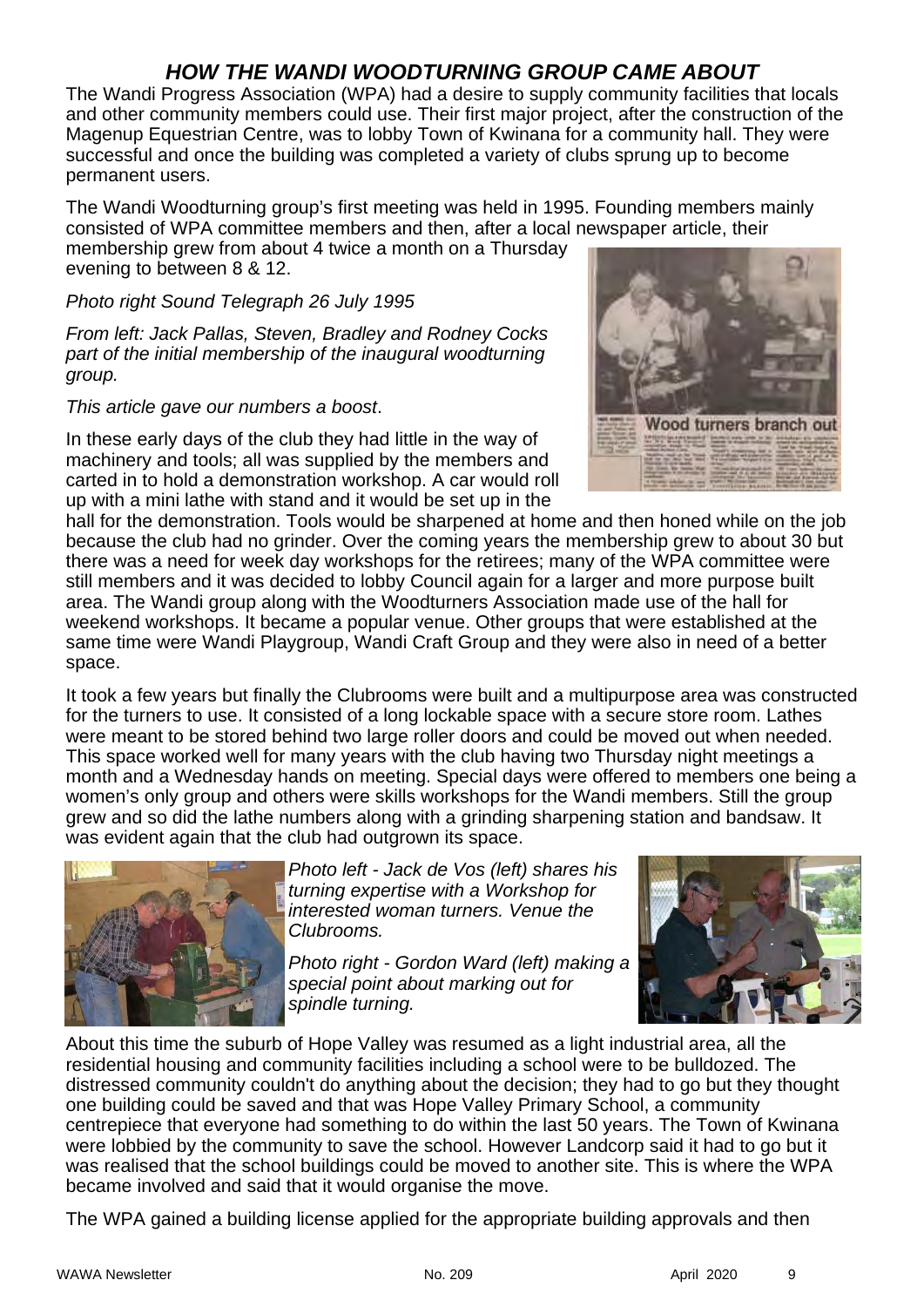

# *WOODTURNING PROJECT PARTS*

The B-Y in project parts from Box, Clock, Cutlery to Spinning Tops and Yoyo

> Telephone : 9330 8383 Email : jim@telama.com.au

# **MAYAMA GEMS 2/41 McCOY STREET MYAREE 6154**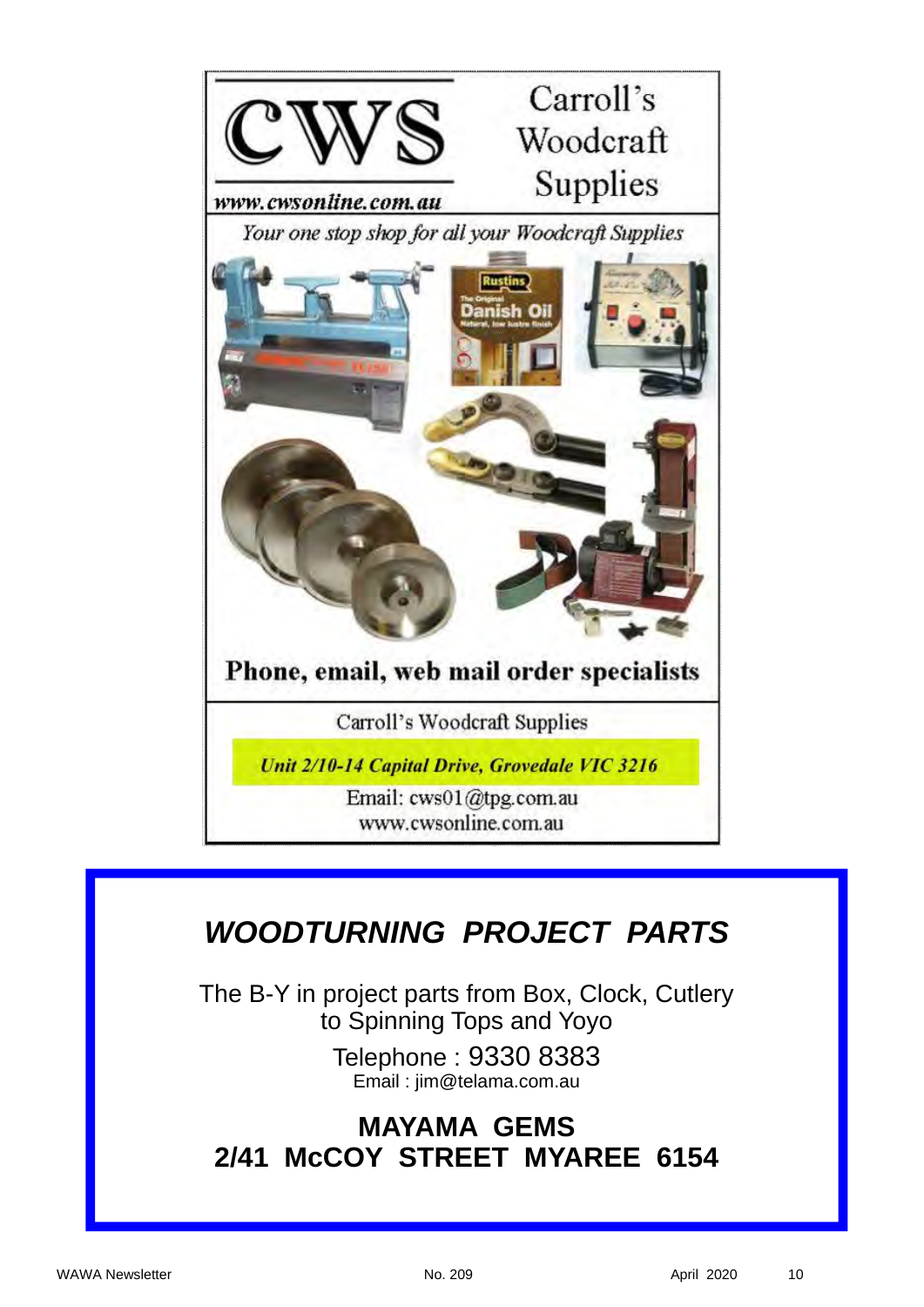engaged a builder and building transport company. The school was stripped of useful materials, and then the builder came in and removed the verandas, canteen and staffroom. The woodturners came to the aid of the WPA and helped with the stripping and dismantling, the WPA didn't have the manpower for this. It was around this time the WPA realised that the large cover over the play area could be useful so negotiated to have it removed and delivered to site. The remaining building was cut in half loaded onto two low-loaders and delivered to the site on the 17 November 2004 where it sits today at the Wandi Community Centre.

Well the covered play structure became the Wandi Woodturners new clubrooms, the building was installed as a standalone structure, roof only with a concrete slab. The additional changes to make it an enclosed building were completed in June 2005 by the WPA and many woodturners from around the metropolitan area. Not too many tek screws are in a straight line holding up the exterior sheeting but it was all completed by volunteer help. A handyman was paid to build the stud wall framing inside and a local gyprock installer donated a day and team of men to line the inside. Flushing off the joints and painting were completed by the handyman. The inside of the building has six different sized storerooms and by the time the building was finished all the spaces were occupied by different groups with the official opening on the 18 November 2006.

*Photo right - Woodturners from other groups and WPA members pitched in to sheet the shed, what a great colour for a woodworking shed Eucalyptus green.* 





*Photo left - Like any good busy bee there has to be a good feed to thank the volunteers, sausage in buns were the order of the day* 



*Photo left - The completed wall, just another three to go, congratulations all round we did a great job. Hold on! We were meant to put a window in this wall; it's Ok we'll do it later*.

The two new buildings were named one being the shed became the 'Shed' and was used by the Woodturners, Carvers, Marquetry, Triton, Fine Wood Association, WAWA and WPA/Wandi Landcare. The Hope Valley School was named the Resource Centre. Now the woodturners were able to leave half their lathes in place, only having to move a couple when having their hands on workshops, a bonus was a secured wood store that came later as demand arose for this area.

With this improved space the club started another hands on night for members who were still working and a women's only group shared half a Wednesday in the afternoon.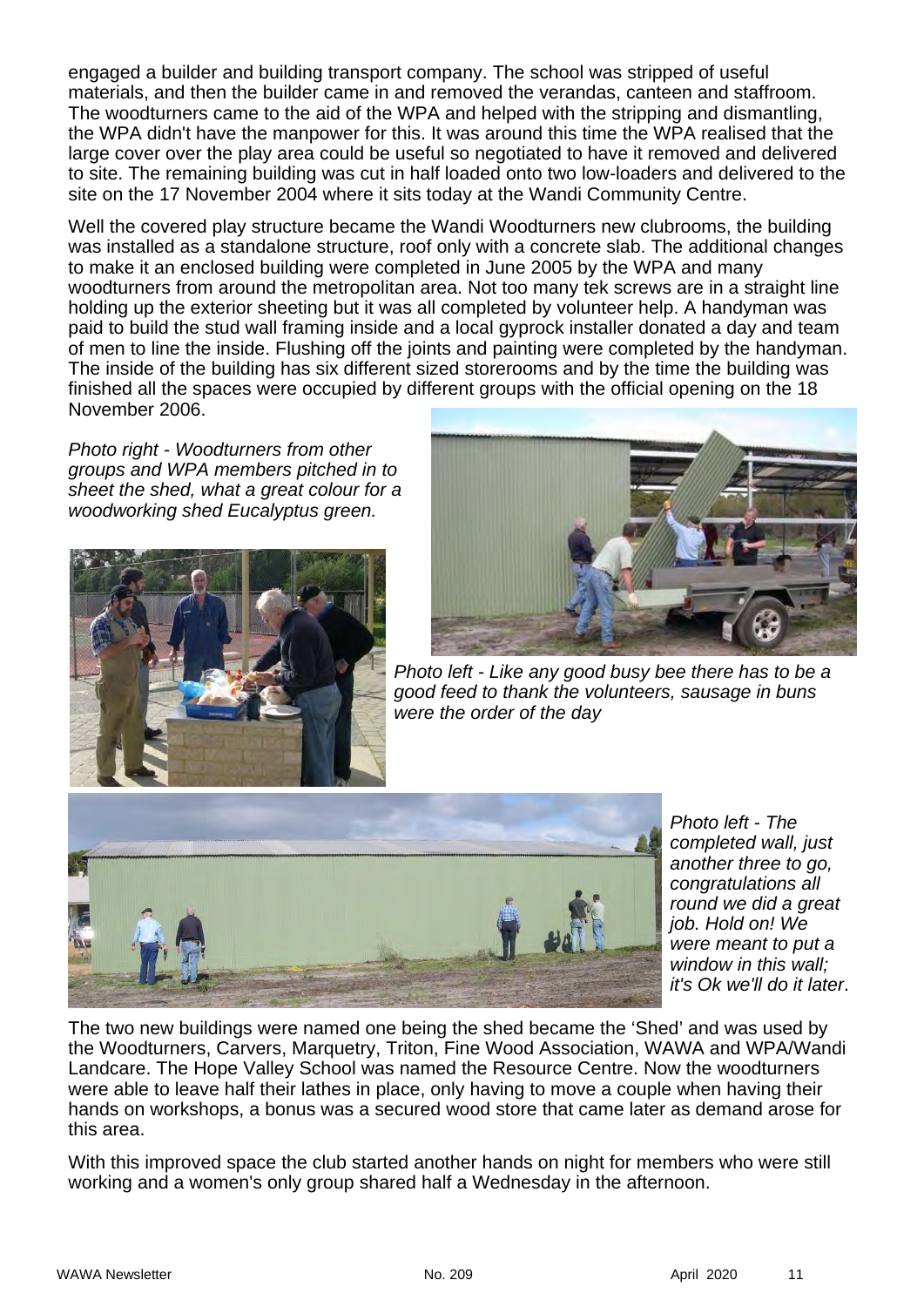*Photo right - Newspaper article notifying the community of the clubs latest acquisition.* 

*It was clear that a club that was accessible to older people would attract members with disabilities. Our turning club has embraced this and purchased a purpose built lathe to make the turning easier along with a special wheelie chair that can assist the user to get into position on the lathe.* 

Still the club expanded and with the ever increasing age of members it was clear that a new home was needed where lathes could be left in place and not be moved. Again the WPA made a decision to assist and lobbied the City of Kwinana to build another building; this time one that could house all the wood groups that now used the Wandi Community Centre site and Smithy's Boxing Gym. It became clear that funding such a building was not possible so the WPA mapped the use of the community buildings and came up with a plan to move the permanent groups around. It was decided to use the new workshop for woodturning, Triton, Scroll sawing and leave space for a future group. Carvers would go in the Resource Centre and shared with the Marquetry Club, and Smithy would go into the Shed.



The Pavilion was finished with the official opening on 3 April 2016 the Wandi turners are creating their usual mess of chips and dust, cleaning it up and then making more mess again and cleaning it up. The building and workshop has hosted many Wandi and WA Woodturners workshops including national and international guest turners. The area is a credit to the long serving members of the club and the tenacity of the WPA who had the insight to bring these facilities together supporting the various users.

A commercial dust extraction system has recently been installed in the workshop area, giving a vacuum point at each machine making the workshop an even better place to be in.



*Photo left - 17 November 2016 Nick Agar well known* 

*international turner became one of the first to demonstrate to a keen WAWA audience in the Recreation Room of the Pavilion.* 

*Photo right - Nick was demonstrating how to make the bowls and platter in this photo*



For some time Wandi has been regarded as WAWA headquarters and in 2017 the Woodturners Association of Western Australia made Wandi its official home and there are expectations to expand the Association on the site.

I think it appropriate that we also mention two of the great local Western Australian turners who have graced Wandi's woodturning workshops keen to spread the word of their craft, both of which have now passed on. Gordon Ward was the first to have national and international success followed by Jack de Vos. Their work was exquisite and gave all of us something to strive for.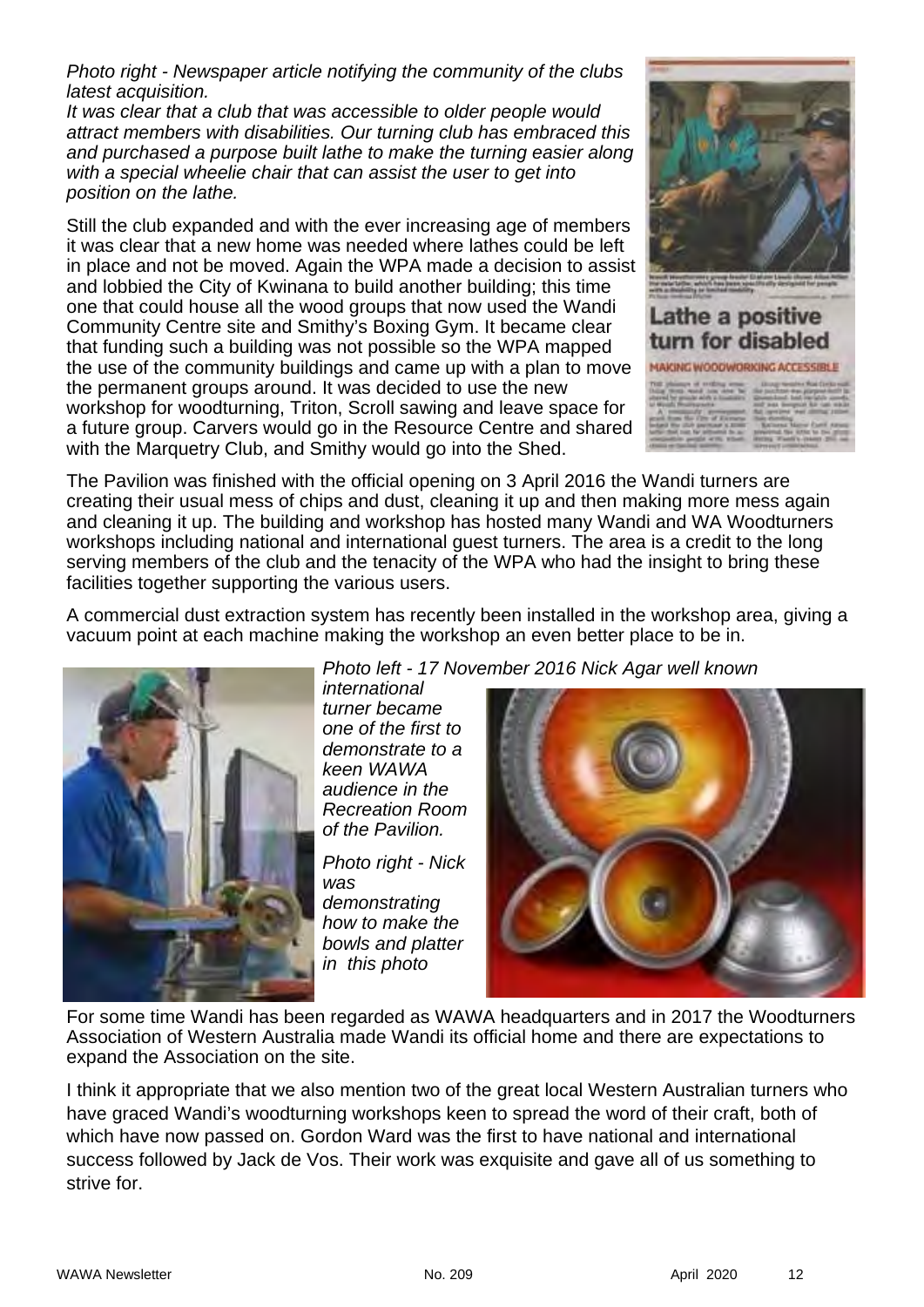## **Book Review –** *Andrea McCandlish*

### **Multi-centre Woodturning: Ray Hopper**



### **Multi-axis Spindle Turning: Barbara Dill**

Multi-centre Woodturning is the first of these two books I bought. I liked the informative introduction to the concept of multi-centre work and the well-described projects contained in the book.

While all the techniques and safety advice still hold, this book was first published in 1993 so some of the equipment and accessories may have more effective modern equivalents. Tools haven't changed much in that time.

The projects described range from quite simple to quite complex. Each project has step-by-step instructions and photo illustrations of each step. The centre pages contains numerous colour photos of finished objects which helps greatly in visualising what you're aiming for. Some projects require a bit of help from special jigs and there is information on making these.

I have found this book to be helpful in learning how to make items as shown but to an extent, it is exercises in copying someone else's work and making changes or adjustments to produce something different successfully is quite time consuming.

I'd recommend this book to get started in this type of turning.

Multi-Axis Spindle Turning is a more scientific explanation of the maths involved in this type of woodturning. The book is more contemporary, being published in 2018.

The discussion is about knowing what sort of shape appears and why when using a particular axis combination. Getting your head around this concept may take a while but it leads you to being able to visualise an original shape and how to achieve it, lessening the amount of experimentation needed for your original shape to take form.

The book has many photos of practice pieces describing how these shapes were achieved. The author has developed many diagrams of cylinders with axes at different angles through the cylinder. There is an excellent photo gallery of finished pieces that are quite amazingly complex.

I believe this book would be useful for anyone wanting to stretch their artistic turning.

Both books were acquired online from Book Depository.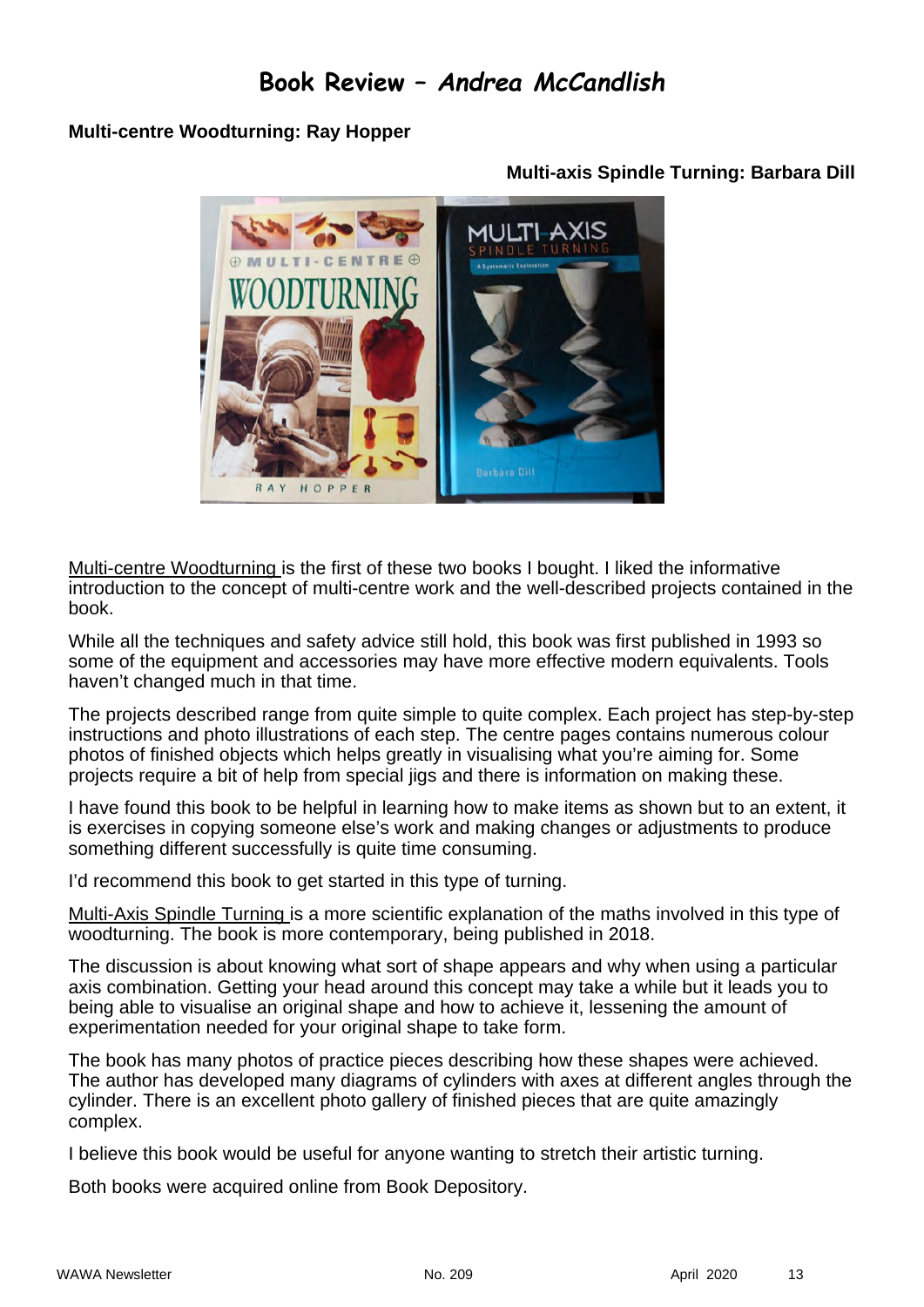# **My Shed – Jim Cameron**



 My shed went up nearly 14 years ago after I was chased from the garage for making too much dust. It is 6m x 4m, metal framed, and lined with MDF. There is a timber framework under the MDF to support cupboards and shelving. The double doors are on the east facing end. There are two windows on the southern, longer side, an extractor fan on the northern side and a dust filter suspended from the roof. Dust extraction is built around 90 mm drainage pipes and home-made blast gates and leads to a dust extractor placed outside the northern wall. Wiring is at shoulder height with two power points on each of the longer sides and one power point at the back. Each power point has four outlets. The extractor fan and dust extractor can be operated by remote control from the larger lathe.

### *Figure 1: The basic layout*

This basic shell has remained unchanged since the shed was built, but the layout continues to evolve as my interests change. Initially, I was building quite a few cupboards and shelves around the house so I made a large assembly table with a top 2100 mm long and 900 mm wide out of 38 mm MDF, supported on a 4 x 2 framework with a shelf and timber rack underneath. This continues to sit in the middle of the floor with everything else placed back against the walls around it. A workbench is built along the length of the back wall,

supported by floor cupboards at each end for tools and equipment. Cupboards containing a wide variety of small items are built over the work bench (see Plate 1). A similar cupboard-work bench combination is built at the eastern end between the door and wall (Plate 2). The general layout is shown in Figure 1.

The workshop now contains two lathes: a Nova DVR XP 40 with extended bed and a variable speed midi sized Jet. Both are mounted on a lathe stand/ cupboard made of MDF over a 4 x 2 frame (Plate 3 and Plate 4). Both stands contain a central *cupboards over and*  bank of drawers for drive centres, chuck jaws, glue and

*Plate1: The view from the door (east) showing the tailstock of the main lathe (foreground), the assembly table (centre), and the workbench, with under at the far end*

sanding blocks, and so on. The drawers are flanked by cupboards for accessories like a threading machine, hand-held drills and centre steadies. A low-



speed grinder fitted with CBN wheels (80 and 180 grit) is located next to the midi lathe. After years of experimenting, I've settled on a Oneway grinding system supported by jigs from Ron Brown. The Tormek wet-grinding system is kept as a backup, and an earlier six-inch grinder has been converted to a buffing machine for tools.

The weight of the lathe stands makes them relatively fixed but all other equipment is mobile and on casters. That includes the bandsaw, located between the two lathes. Two of the cupboards on the north side contain a drill stand and disc sander with storage beneath for paints and solvents and a small belt-and-disc sander. The third cupboard, which also acts as a router table, holds a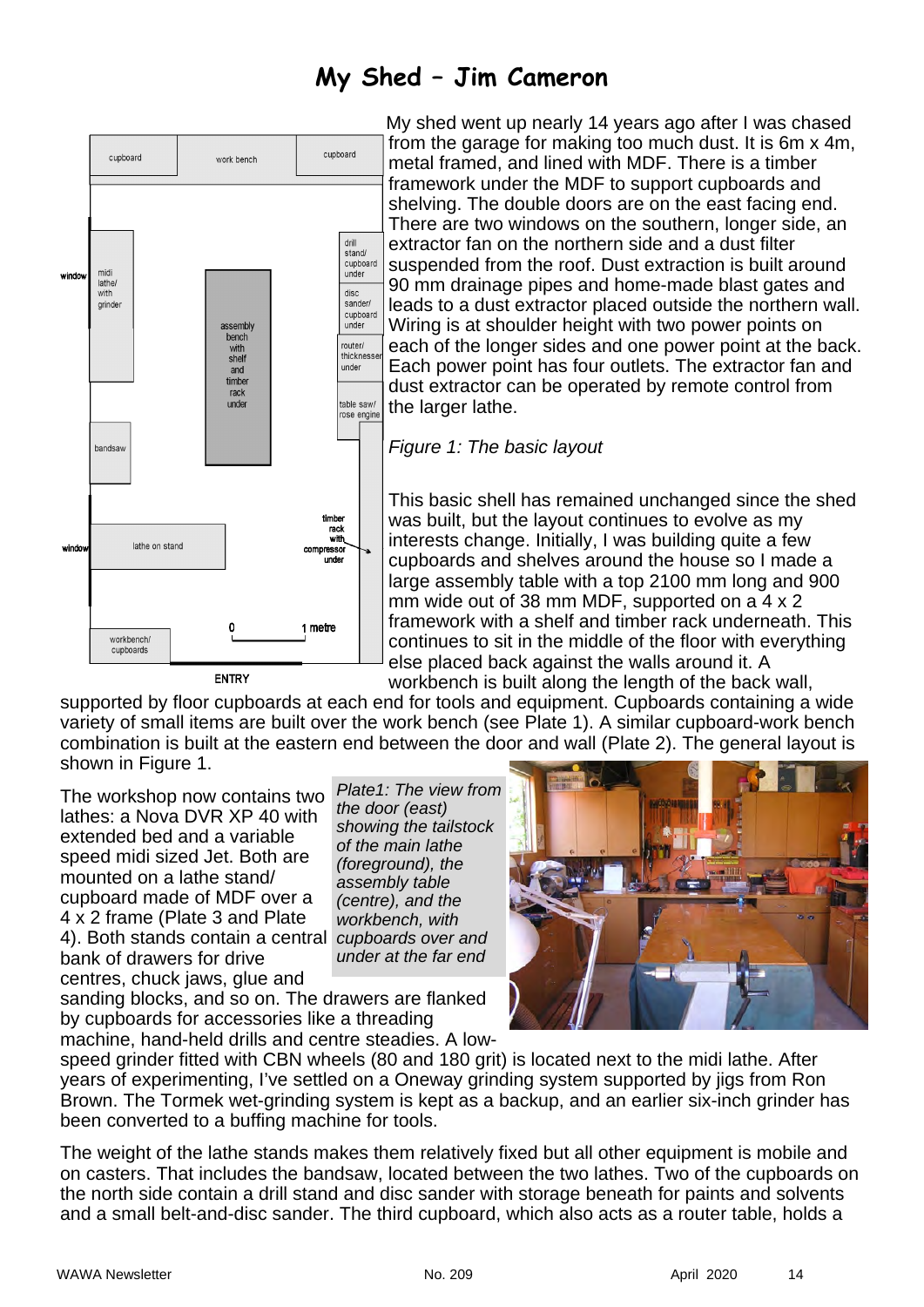thicknesser while the saw table supports a home-made rose engine when neither is in use. I no longer have a mitre saw. Equipment is normally covered when not being used, the dust covers

being made from remnants of cheap material bought from Spotlight.

The north wall also has a rack to hold spindle turning timber, while bowl-turning blanks are stored in a covered rack outside. A compressor sits below the timber rack, along with cleaning gear and an odds-and-ends box.

While racks to hold tools are built into the lathe stands and attached to the adjacent wall, I prefer these days to locate the tools I am working with on a project near to my right shoulder – on a mobile trolley for the Nova lathe and a foldup stand for the Jet. The drawers on the mobile stand hold toolrests, sanding discs, and a variety of jigs.



*Plate 2: Looking towards the door, showing the cupboard/workbench on the eastern wall. The structure of the lathe stand is evident. Note also the mobile tool trolley at the right hand end of the lathe.* 

Rare earth magnets on each lathe hold chuck keys, rulers, and knockout bars.

*Plate 3: The south facing wall contains the bandsaw and a stand for the variable speed midi lathe and slow speed grinder. A wet grinder sits on a separate mobile tower which contains boxes of prepared blanks for box making. These are currently hidden by a fold up tool bench* 





*Plate 4: The northern wall, showing successively from left to right a drill stand and sander mounted on mobile equipment cupboards, a router table (covered) on a cupboard containing a thicknesser, and a table saw, also covered on which is placed a Rose engine. Part of the timber rack is on show above the Rose engine while, at the other end, is a rack for clamps of varying types. In the right-hand corner of the workbench is a microwave, also covered.*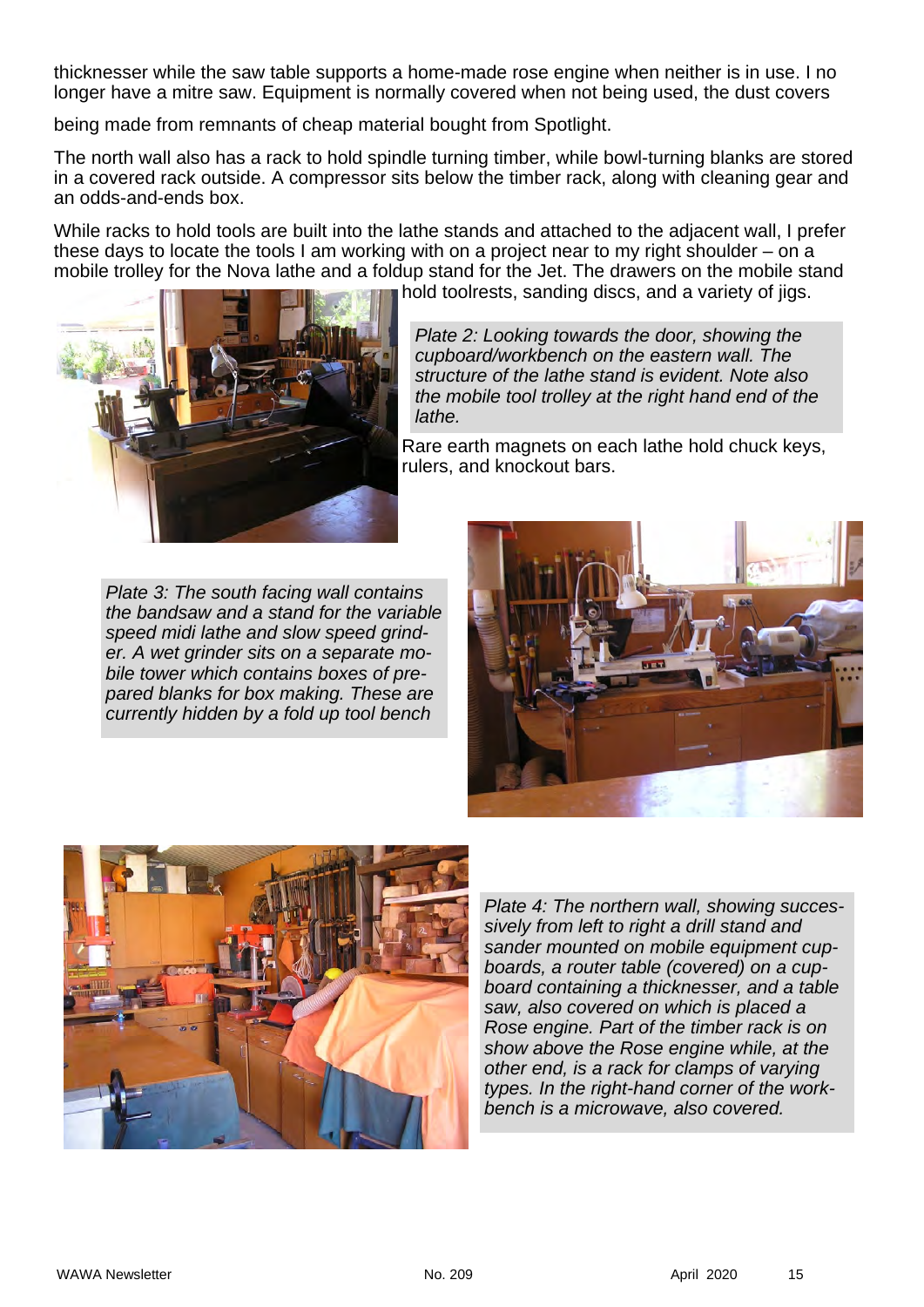### **THE TECHNICAL DESK**

Joseph P Hegney





At a recent meeting of the Melville Group, Neil Piper demonstrated a simple little Table Napkin Holder, that was simple but eloquent and the possibility of a Trivet to match.

Procedure:

Start with 10 mm thick dressed material, cut and turn a disc 150 mm in dia. May have to 'rub joint' the material to obtain the width. As the circumference needs to be turned, the cut disc can be held 'between centres' using a face plate, revolving centre in the tailstock and a couple of pieces of 'service' material.





A Form tool can be made using a old 15 mm chisel and with a chain saw file, file the semicircle having ground the end square. The profile will need to be undercut a little.



The turned disc will now need to be held in a expanding chuck – wooden jaw may need to be home made.

The beads can then be formed on one face, starting from the centre and working out. Any 'sanding' should be completed at this point.

The shaped disc can now be cut in two, mark and cut to a centre line along the grain.

Prepare a piece of 10 mm material to form the base, you may prefer to allow a 5 mm overhang on each end.

A rebate may be cut at the base of the two sides to take the base.

Finish, may be applied before assembly or as the completed piece.

 $\overline{\hspace{1.5cm}000}$ 

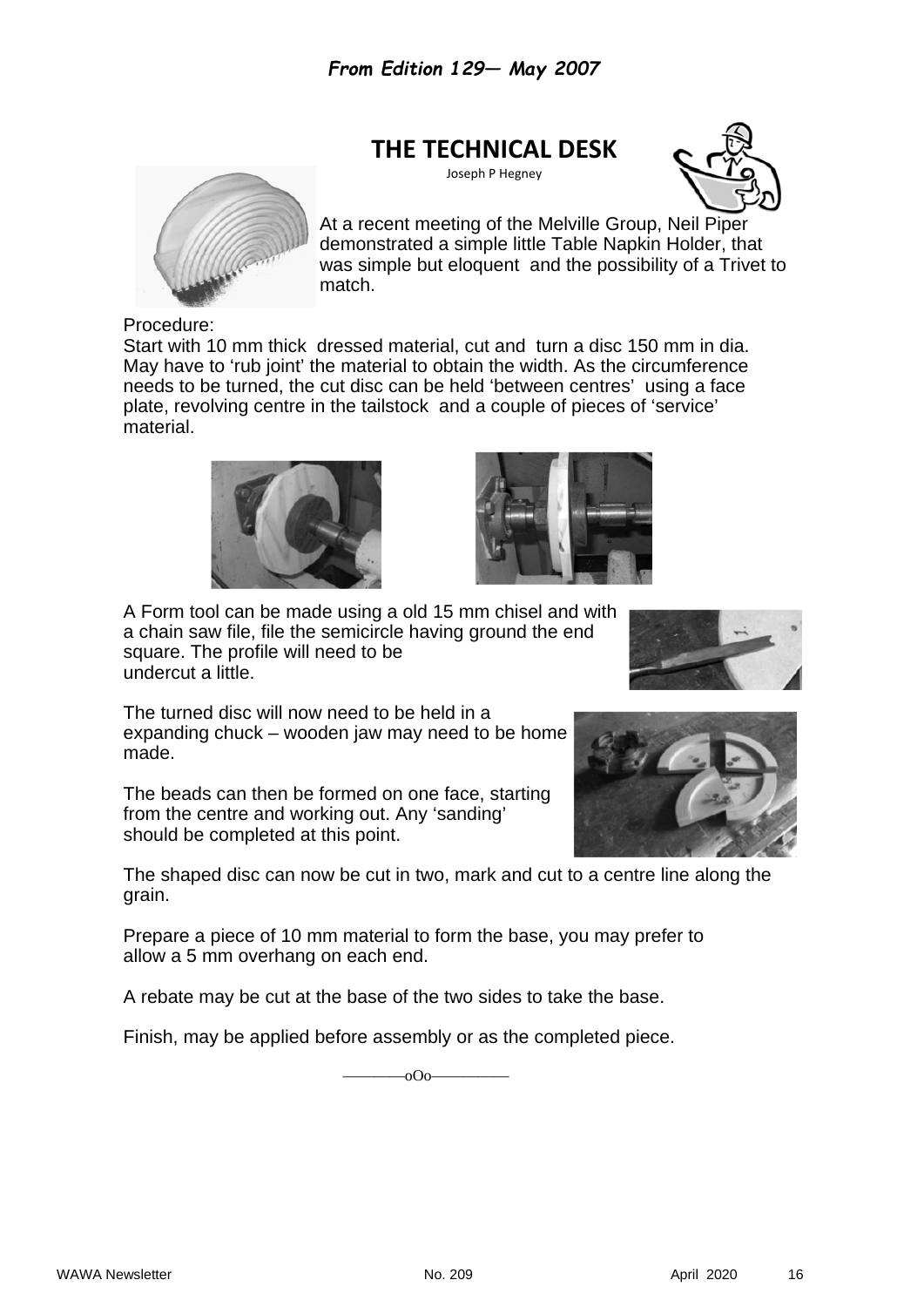# **Interim Competition Arrangements**

### **Aim**

During the time that the Weekend Workshops are suspended due to the coronavirus we would like to keep the competition active in some form. This provides an incentive to members to continue to challenge themselves, to share these turnings with others, and to maintain contact with their clubs and the wider Association.

### **Initial proposal.**

Initially the competition will continue as a popular vote only, based on photographs of items submitted to the Competition Co-ordinator. These photos will be shared with the membership, and members invited to submit their popular votes by return email.

### **Procedure.**

- Members complete their items, as per the competition schedule, photograph them (see photographic guidelines below) and email their photo to the Competition Co-ordinator (wawacompetition@gmail.com). Photos need to be received by the Competition Coordinator by the due dates shown below. The dimensions of the piece and timber(s) used should be included.
- All photos will be labelled with their category (Advanced, Intermediate, Novice) and entry number, and compiled into a "Newsletter" type document
- This Newsletter will be distributed by email to all those members with an email address. Groups will be responsible for printing and distributing to their members who do not have access to email.
- Members will be invited to select their first, second and third choices for a popular vote, and email this to the Competition Co-ordinator. Members without email may choose to phone their votes to their group contact who will forward to the Competition Co-ordinator. All votes must be received by the Competition Co-ordinator by one week after the photos are distributed.
- Results will be announced via email to all members with email. Only the entry number of the pieces will be given.

### **Stage 2.**

If restrictions are eased sufficiently in the future we will look to re-establish physical judging. This would likely take the form of groups collecting their members pieces, labelled with their item number previously issued. The group entries could then be collected and delivered to the two judges nominated for that competition. The judges nominated may need to be changed to aim for a pair of judges from the same area to facilitate collaboration as they see fit. Only entries which had photos submitted on time for the popular vote would be eligible for judging. As only entry numbers would be announced for the winners of the popular vote the judges would still be conducting anonymous judging. After judging pieces would be collected and returned to the groups.

### **Allocation of points.**

If the popular voting is well supported enough to be representative then points will accumulate for the Popular Vote award as normal. Likewise, if we are able to re-establish physical judging then points will accumulate for the Novice, Intermediate, Advanced and Open awards. Groups would earn points towards the Group competition for each photo entry submitted.

### **Website.**

If the new website becomes available then photographs could be uploaded for viewing online rather than being emailed to all members. Voting would still be via email.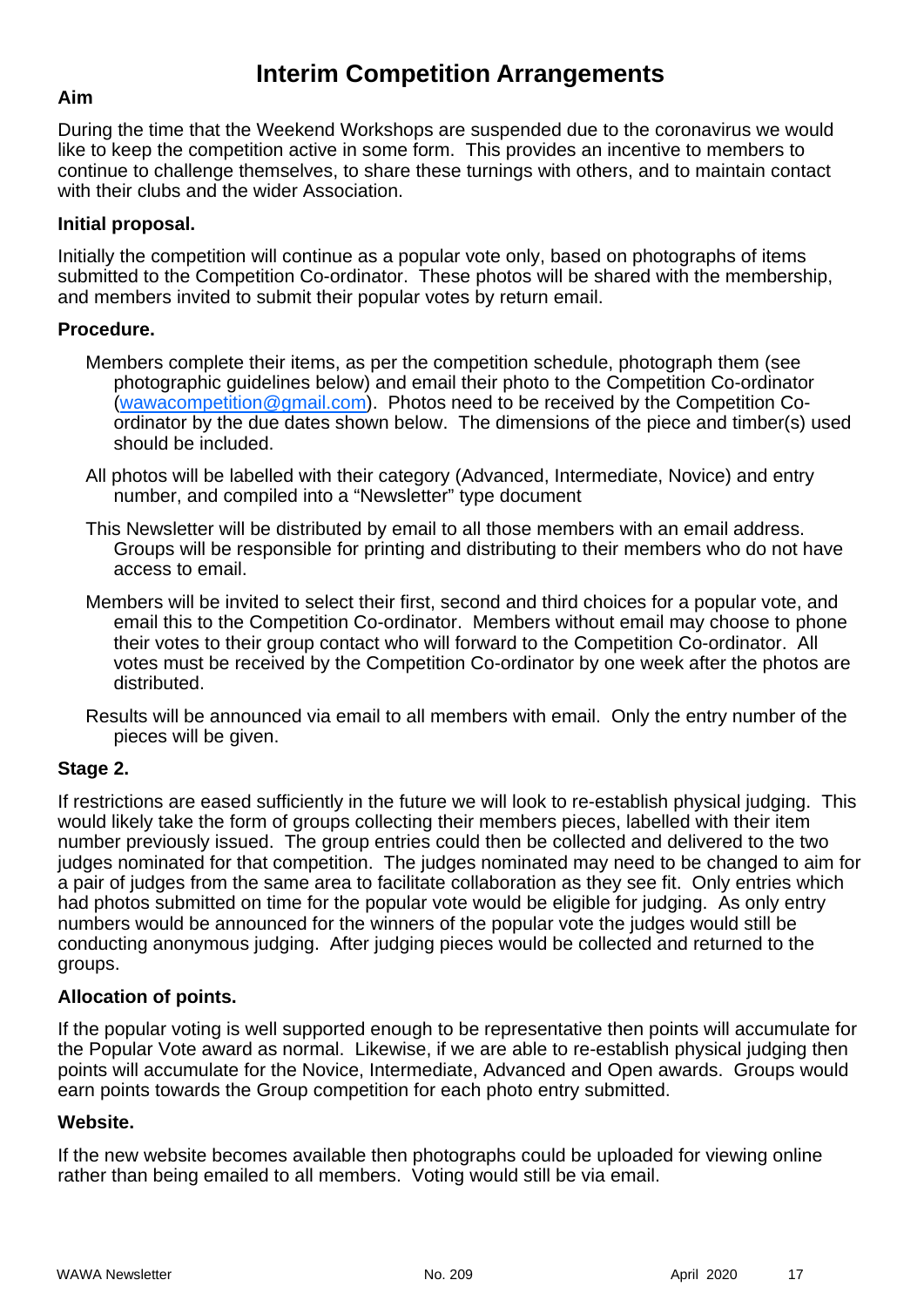### **Due Dates**

| Collie item - Goblet.          | 25/4/20  |
|--------------------------------|----------|
| Swan item - Lidded box         | 16/5/20  |
| Mandurah – Cup & saucer        | 6/6/20   |
| Melville – Natural edge vase   | 27/6/20  |
| Gosnells - Wine bottle holder  | 18/7/20  |
| Bunbury – Inside out turning   | 15/8/20  |
| Wandi – Three cornered bowl    | 19/9/20  |
| Joondalup - Cut & re-assembled | 17/10/20 |
| Busselton - Spindle sampler    | 21/11/20 |

Depending on whether we get physical judging re-established we may need to revise sizes or other specification of later competitions (after the cup & saucer) to facilitate collection and transport.

### **Photographic guidelines.**

As the popular vote will be based on photographs alone it is important that competitors take photos which show off their pieces to the best advantage. Only one photo will be allowed for each entry as we are restricted by emailing and/or the website storage.

- $\Rightarrow$  Place your item against a neutral, plain background
- $\Rightarrow$  Make sure you have good lighting, but beware of lights reflecting back at the camera.
- $\Rightarrow$  DON'T use the flash this will reflect back
- $\Rightarrow$  Use a tripod if you have one to stabilise the camera
- $\Rightarrow$  Try to look slightly down on the piece
- $\Rightarrow$  Final photos for submission should be in the order of 150 to 300kb in size. (When sending, right click on the photo, select "send to" then "mail recipient". Windows will offer the option to choose your picture size – select "Medium").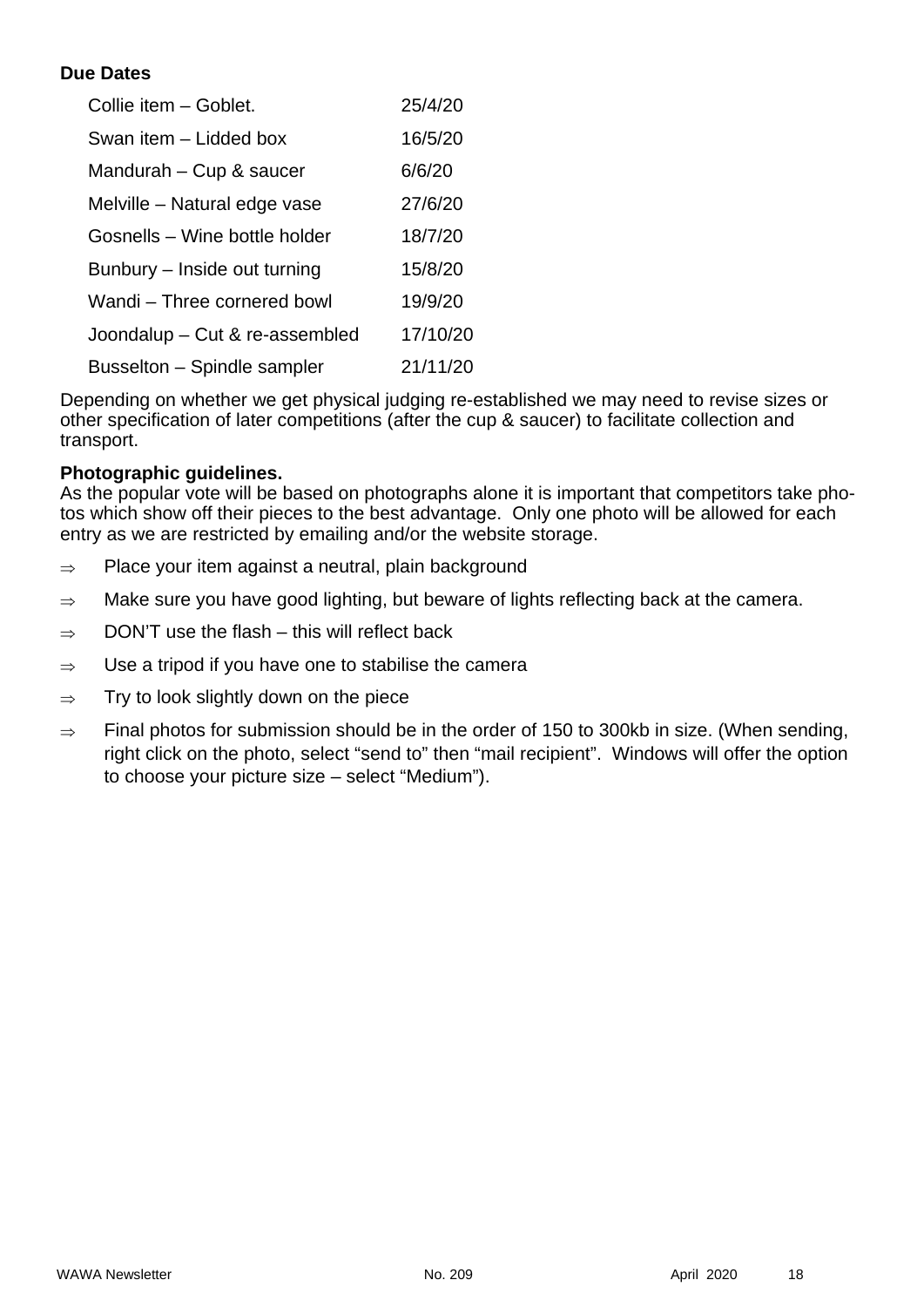# *Competition Results*

Thank you to everyone who sent in photos for the competition and to those who voted. As usual they were many and varied and made hard work for people selecting their choices. We had almost 50 votes which is not bad for a first time.

Congratulations to our winners.

Remember that you only have to vote for your first three preferences overall, not for each of the novice, intermediate and advanced categories. I'm already receiving photos for the lidded box and cup and saucer. These need to be received by  $16<sup>th</sup>$  May and  $6<sup>th</sup>$  June respectively.

**Cheers** 

 Barbara Jennings WAWA Competition Coordinator

**Competition Item: Goblet with at least one captive ring on the stem; 100 to 150mm H**











*Congratulations to all winners and place-getters*